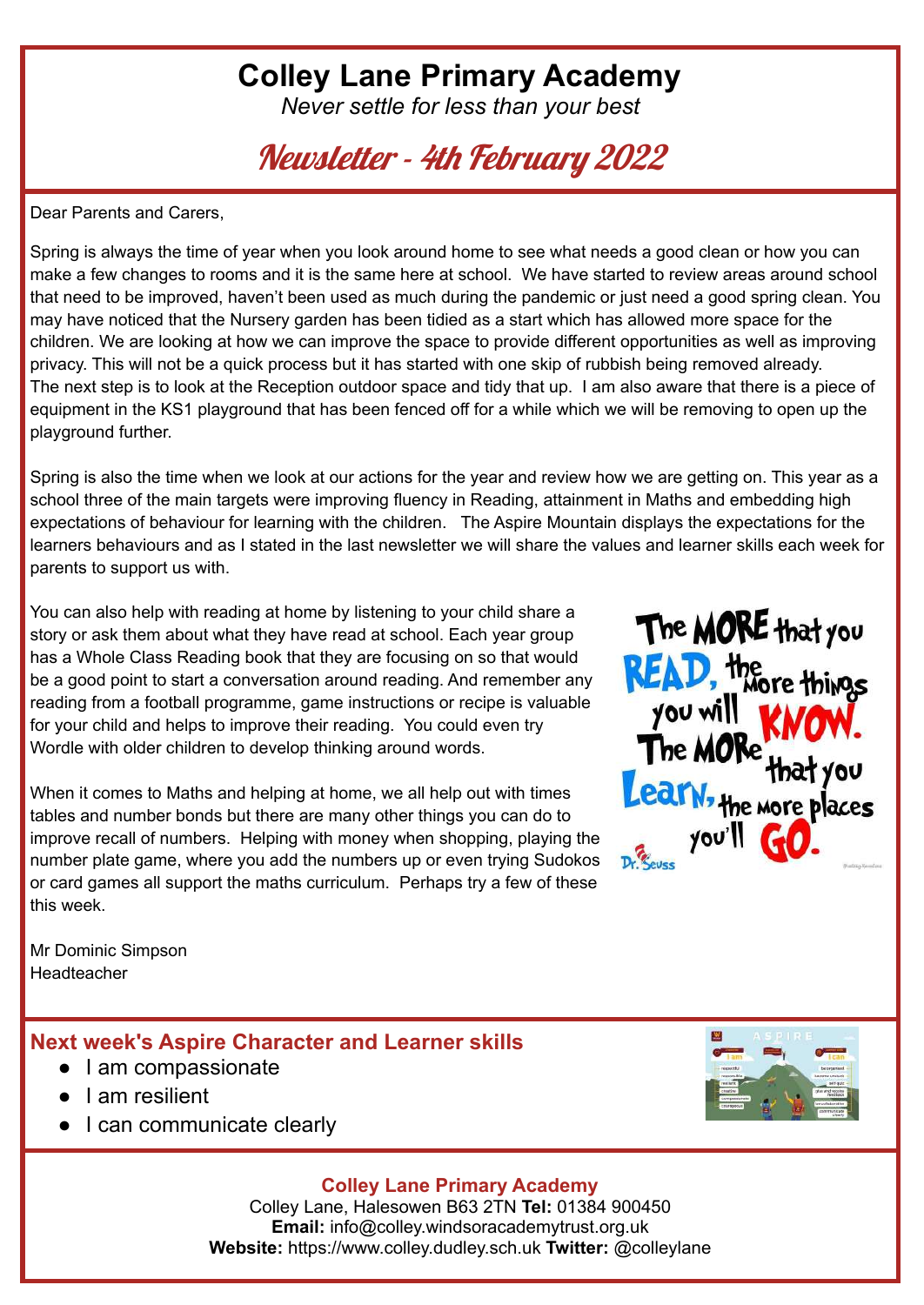| <b>Key Dates</b>                                                                                                                          | <b>Reminders</b>                                                                                                                                                                                                                                                                                                         |
|-------------------------------------------------------------------------------------------------------------------------------------------|--------------------------------------------------------------------------------------------------------------------------------------------------------------------------------------------------------------------------------------------------------------------------------------------------------------------------|
| Monday 7th February - Year 3 Trip to<br>Birmingham Symphony Hall<br>Monday 21st February -25th February -Spring<br><b>Half Term</b>       | School start and finish times<br>Start time - All years - Doors open at 8.40am, school<br>starts at 8.55am<br>Finish time - Reception and KS1 - 3.05pm. All KS2 -<br>3.15pm                                                                                                                                              |
| Tuesday 29th March - Parents Evening<br>Wednesday 30th March - Dance Festival at<br>Stourbridge Town Hall                                 | <b>Tuck Money - KS2</b><br>Can parents please check their ParentMail account to<br>make sure there is money if they would like their child<br>to have tuck at break time. Please note that this also<br>applies to families who receive free school meals. Items<br>are 30p each and there is a range of food available. |
| Thursday 31st March Parents Evening<br>Monday 11th April - Friday 22nd April - Easter<br>Holidays<br>Monday 16th May - Young Voices       | Coats<br>Can we remind all parents / carers to make sure<br>children bring a coat to school with their name on. We<br>do still have limited coats available to buy from the<br>school office for just £5.                                                                                                                |
| Monday 30th May - Friday 3rd June - Summer<br><b>Half Term</b><br>Monday 6th - Wednesday 8th June - Year 6<br><b>PGL Residential Trip</b> | Uniform<br>Please can all children's uniforms, coats, water bottles<br>and lunch boxes be labelled with their child's full name.<br>PE<br>All children are to come into school with their PE kits on                                                                                                                     |
| Monday 25th July - Friday 2nd September -<br><b>Summer Holidays</b>                                                                       | their PE days.<br>Parking<br>Can we remind you that the car park is for staff only.<br>Please use alternative parking when bringing /<br>collecting your child from school.                                                                                                                                              |

### Iris ParentMail

ParentMail is our main communication platform where you will receive emails from Mr Simpson, the office and teachers keeping you informed of school events, trips and class news. You can also report absences, book and pay for Breakfast and After School Clubs and purchase uniforms.

We encourage all parents to register if you haven't already. For those who haven't and if you have an email address, you will be receiving a verification email soon via your emails. Please follow the link on the email to register. You will get notification when we send out forms for trips, all payments will be via Parentmail. Please contact the school office if you need any assistance.

# General Reminders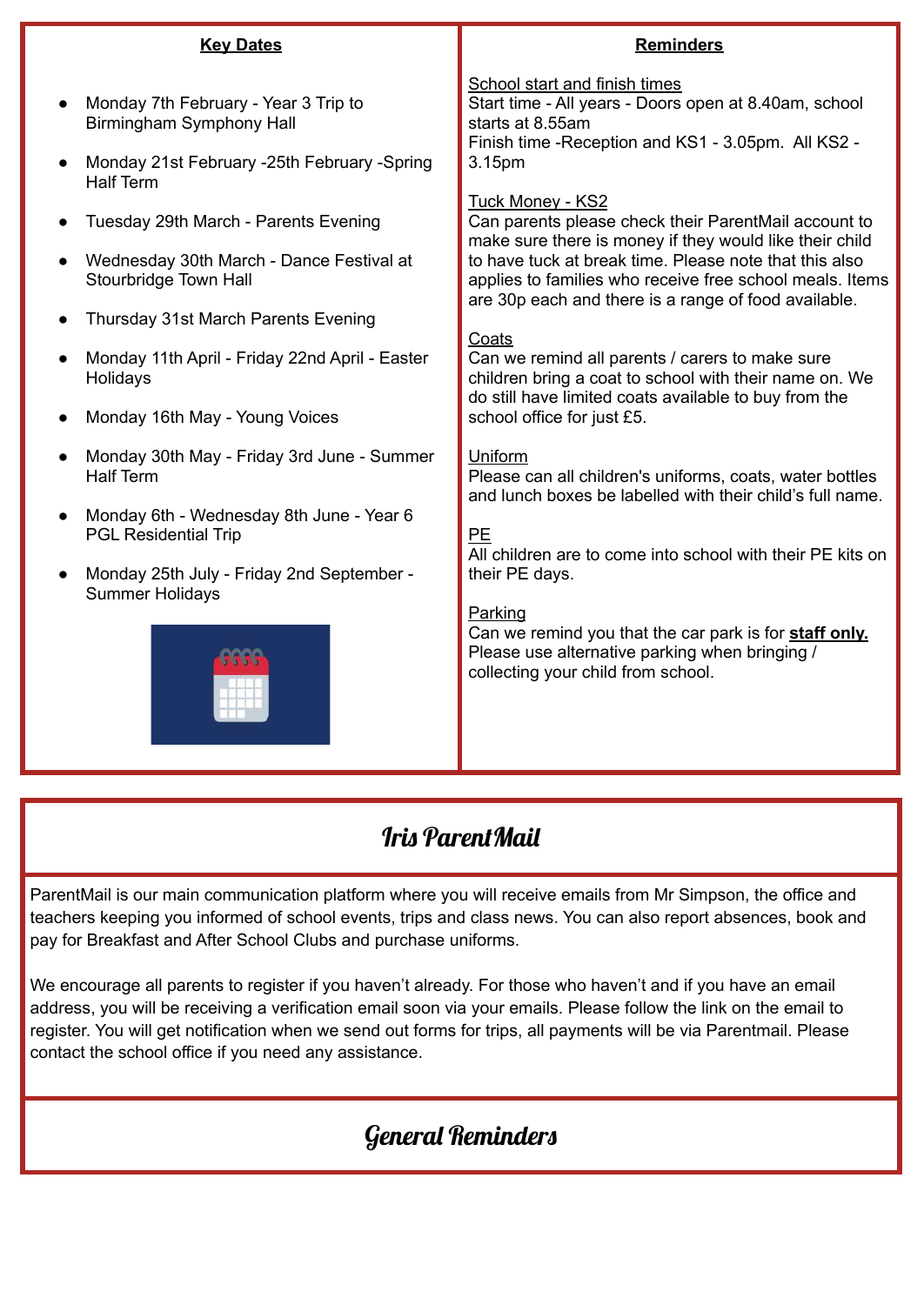### School Dinners

Just a reminder that you no longer need to book meals in advance, children can choose what they would like to eat on the day at the counter. Parents will still need to ensure that there is money in their child's ParentMail account but children will indicate they are having a hot dinner on the day in registration. **Next week is Week 3 Menu, please see below:**

|                                   | Monday                                                                                             | <b>Tuesday</b>                                                                                                                                  | Wednesday                                                                                                                         | <b>Thursday</b>                                                                                                                                                         | Friday                                                                                           |  |  |
|-----------------------------------|----------------------------------------------------------------------------------------------------|-------------------------------------------------------------------------------------------------------------------------------------------------|-----------------------------------------------------------------------------------------------------------------------------------|-------------------------------------------------------------------------------------------------------------------------------------------------------------------------|--------------------------------------------------------------------------------------------------|--|--|
| <b>Hot Main</b><br><b>Dish</b>    | <b>Cheese and Tomato</b><br><b>Pizza</b>                                                           | <b>Macaroni Cheese</b><br><b>Lovely Cheesy</b><br>Pasta                                                                                         | <b>Roast Gammon</b><br>with Roast Potatoes<br>and Gravy<br><b>Succulent roast pork</b><br>with fluffy roasties and<br>tasty gravy | <b>Burger Shack</b><br>Theme dinner<br>Californian Chicken<br><b>Fillet Burger</b><br>with Chips<br>*no pasta or jacket<br>option served <sup>*</sup>                   | <b>Golden Fish Fingers</b><br>and Chips<br>Crispy Fish Fingers and<br>scrummy chips              |  |  |
| <b>Alternative</b><br><b>Dish</b> | Veggie Sausage and<br>Mash with Gravy (V)<br>Fluffy mash with<br>veggie sausages and<br>rich gravy | <b>Vegetable Lasagne</b><br>served with a<br>bread wedge (V)<br><b>Delicious sheets of</b><br>pasta layered with<br>veggies and<br>tomato sauce | <b>Quorn Roast</b><br>with Roast Potatoes<br>and Gravy<br>$(\mathsf{V})$                                                          | <b>Burger Shack</b><br><b>Themed Dinner</b><br>The Incredible<br><b>Vegan Burger</b><br>with Chips (V)<br><sup>e</sup> no pasta or jacket<br>option served <sup>®</sup> | Soft Taco and Chips<br>$(v)$<br>A soft taco shell<br>filled with a yummy<br>veggie tomato chilli |  |  |
| <b>Salads</b>                     | A Selection of Fresh Salads<br>₩<br>Including Lettuce, Cucumber, Tomato, Grated Carrot.            |                                                                                                                                                 |                                                                                                                                   |                                                                                                                                                                         |                                                                                                  |  |  |
| Jacket<br>Potato                  | ₩<br>Jacket Potato With A Choice Of Fillings                                                       |                                                                                                                                                 |                                                                                                                                   |                                                                                                                                                                         |                                                                                                  |  |  |
| Pasta                             | Tomato Pasta ** (V)<br>A delicious fresh, homemade tomato sauce with penne pasta                   |                                                                                                                                                 |                                                                                                                                   |                                                                                                                                                                         |                                                                                                  |  |  |
| <b>Vegetables</b>                 | Peas<br><b>Carrots</b>                                                                             | <b>Sweetcorn</b><br><b>Broccoli</b>                                                                                                             | <b>Carrots</b><br>Cabbage                                                                                                         | <b>Baked Beans</b><br>Sweetcorn                                                                                                                                         | <b>Baked Beans</b><br>Peas                                                                       |  |  |
| <b>Desserts</b>                   | <b>Oatie Biscuit with</b><br><b>Fruit Slices*</b>                                                  | <b>Strawberry</b><br><b>Yoghurt</b>                                                                                                             | <b>Strawberry Ice Cream</b>                                                                                                       | Chocolate Orange<br><b>Drizzle Cake with</b><br><b>Chocolate Sauce or</b><br><b>Strawberry Jelly &amp;</b>                                                              | <b>Crispy Snow Bar</b>                                                                           |  |  |

The menus rotate on a 3 week cycle and all menus can be found on the website under 'School Life' then 'Essential Information'. You can also pick up a copy from the school office.

#### Asthma

Just a reminder that if your child needs an inhaler in school, please can you come to the office to fill in the relevant paperwork. You will be asked to leave one inhaler in school.

#### Class Dojo

Please sign up to Class Dojo this weekend using the letter provided from school. For more information please see your child's class teacher or the school office.

#### Parking

We would like to remind parents and carers to park considerately around school. We have attached a letter from the West Midlands Police regarding Dudley's Operation Park Safe scheme. We would appreciate it if you can take a moment to read it and follow the rules set out in the Highway Code outlined in the letter.

Concerned parents/carers now have the opportunity to report unsafe parking via their Self Reporting Scheme. Copies of these forms are available in the office.

Please can we respectfully ask for all parents to park considerately around school. The parking for the bungalows on Colley Lane must not be used as this area is only for the owner's use.Thank you.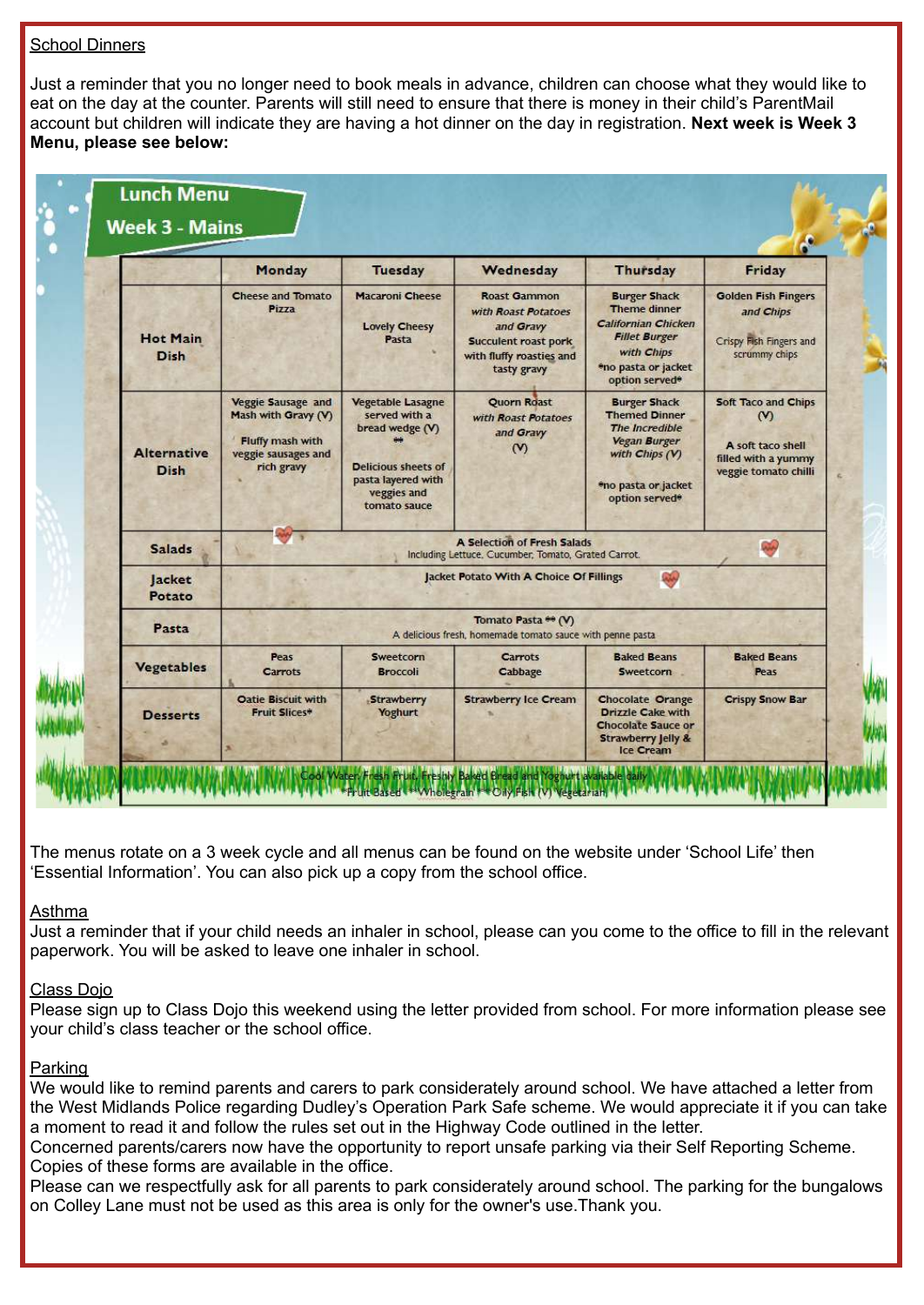PE Days Nursery - Wednesday Reception - Monday Year 1 - Wednesday Year 2 - Thursday Year 3 - Monday and Tuesday Year 4 - 4R & 4K Tuesday and Thursday, 4H - Tuesday and Wednesday Year 5 - 5C & 5A Monday and Friday, 5W - Thursday and Friday Year 6 - Wednesday and Friday

### Walking to School

We are currently taking part in Dudley's Walk to School campaign. Children log their daily journeys to school and are awarded badges if they walk to school on a regular basis.

Daily walking helps children with their physical and mental health and is a great way to start the day. Well done to year 3, who have won January's walk to school challenge and to all the children who have been awarded a badge.

Who will win February's challenge?



### **Attendance**

### If your child is going to be absent from school for any reason please let us know as soon as possible by;

- Calling 01384 900450 and speaking to a member of staff or leaving a message.
- Sending an email to [attendance@colley.windsoracademytrust.org.uk](mailto:attendance@colley.windsoracademytrust.org.uk)
- Reporting their absence via the ParentMail App.

Please be aware you **must** report your child's absence **every day** that they are unable to attend school.

### **If your child tests positive for Covid:**

.

The isolation period has now changed to 5 full days, if they test negative with a lateral flow test on both day 5 and day 6 and they do not have a temperature. For example, if they test negative on the morning of day 5 and the morning of day 6, they can return to school immediately on day 6.

The first test must be taken no earlier than day 5 of the self-isolation period, and the second must be taken the following day. All test results should be [reported](https://www.gov.uk/report-covid19-result?utm_source=14%20January%202022%20C19&utm_medium=Daily%20Email%20C19&utm_campaign=DfE%20C19) to NHS Test and Trace.

If the result of either of their tests is positive, they should continue to self-isolate until they get negative results from two Lateral Flow tests on consecutive days or until they have completed 10 full days of self-isolation, whichever is earliest.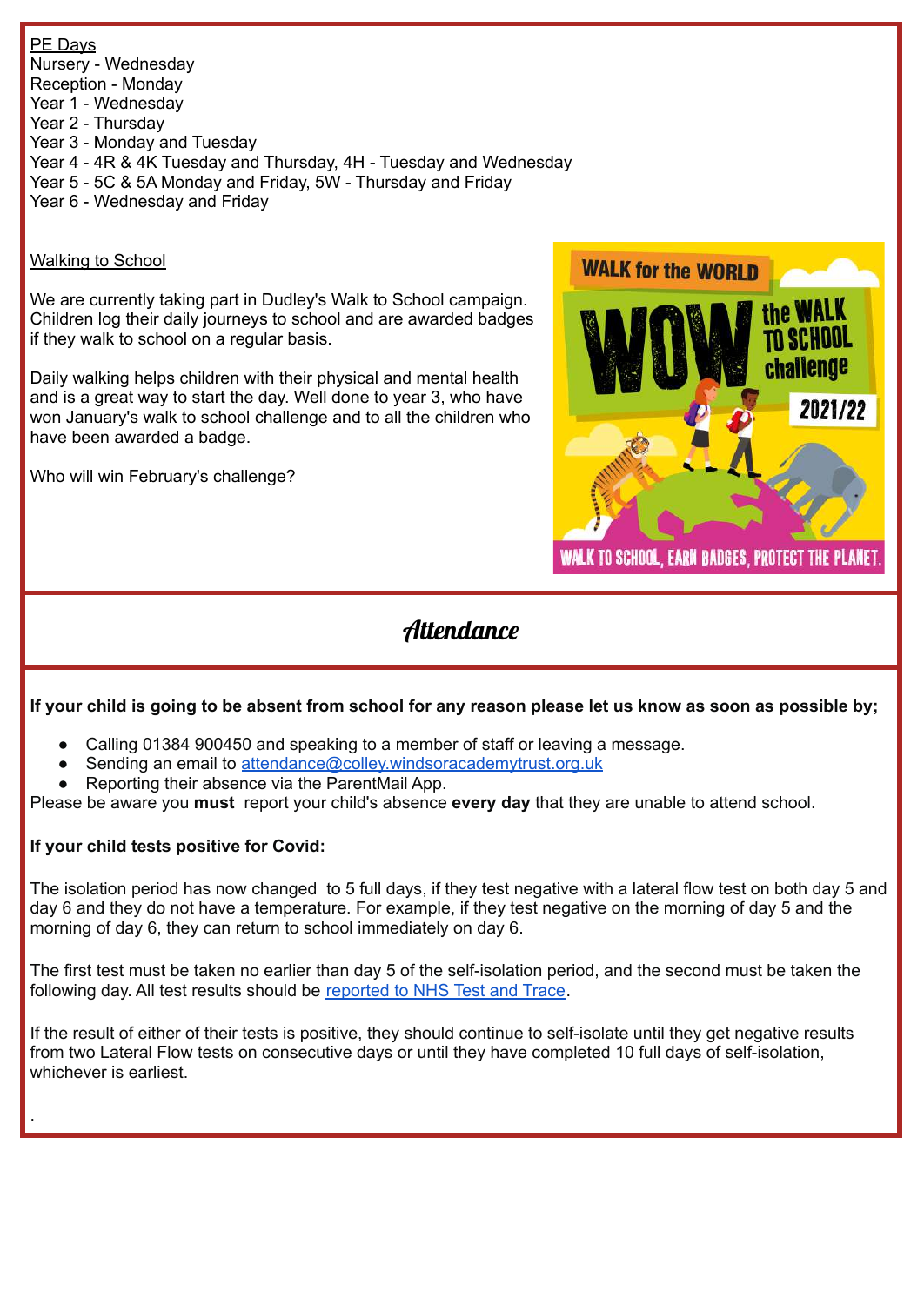# What's been happening in school this week?

### **Nursery**

We have had a fabulous couple of weeks in Nursery exploring Chinese New Year. The children have enjoyed trying to use chopsticks, creating their own Chinese lanterns and learning all about how Chinese New Year is celebrated.

This week, we have also enjoyed taking part in National Storytelling Week, sharing well known stories without a book and making up some of our stories. In Whole Class Reading last week we found out that our new book was set on a leaf and was all about a caterpillar. This week we then revealed our new book 'The Very Hungry Caterpillar' and enjoyed using Sequencing Suki to put the story back into the correct order.

In maths, we have been exploring 2D and 3D shapes. We have learnt new vocabulary to explain our shapes and will be finding shapes in the environment next week.

Have a wonderful weekend!

### **Reception**

Reception children have had another fantastic week exploring Chinese New Year, they have developed their learning further through using new vocabulary. They have also used their existing knowledge of different fruits and African animals to predict their new whole class reading book, Handa's Surprise. The children have enjoyed listening to the story this week and have been very creative and made their own fruit baskets. The children have also used their knowledge of fruits to write riddles for our Young Writer's Riddle Competition.

In maths children have been developing their knowledge of addition within ten using the language first, then and now.

Next week the children will be learning about the Winter Olympics!

We have been out looking for signs of Winter this week. As part of the Science curriculum the children have to undertake a year-long topic so we are looking at how our environment changes around us as the seasons change. We went out for a walk around our field and glade with our clipboards (making it very official) with some pictures of things to tick off when we'd found them. We identified the evergreen and deciduous trees and spotted some different leaf shapes left from Autumn.

Year 1

We are excited to see some signs of growth from our bean seeds. While we have been waiting, we have been learning the names of different common flowers such as rose, daffodil, tulip, bluebell, daisy and many more.

In our English lessons, we have been looking at instructions and thinking about how they are written. We have had some fun talking about "bossy verbs" and the children have enjoyed the opportunity to be bossy, giving instructions to their partners, acting out how to get ready for school. We have also made jam sandwiches, in preparation for writing our own set of instructions. The children had great fun even though some declined the opportunity to eat their creations!

In PE, the children have been practising their gymnastics and are developing their balancing skills. We have been learning some rolls and are working on

putting together a little routine. For our warm up, we are working very hard on skipping. It is quite difficult but the children are showing great resilience. We are getting there!

Have a lovely weekend.

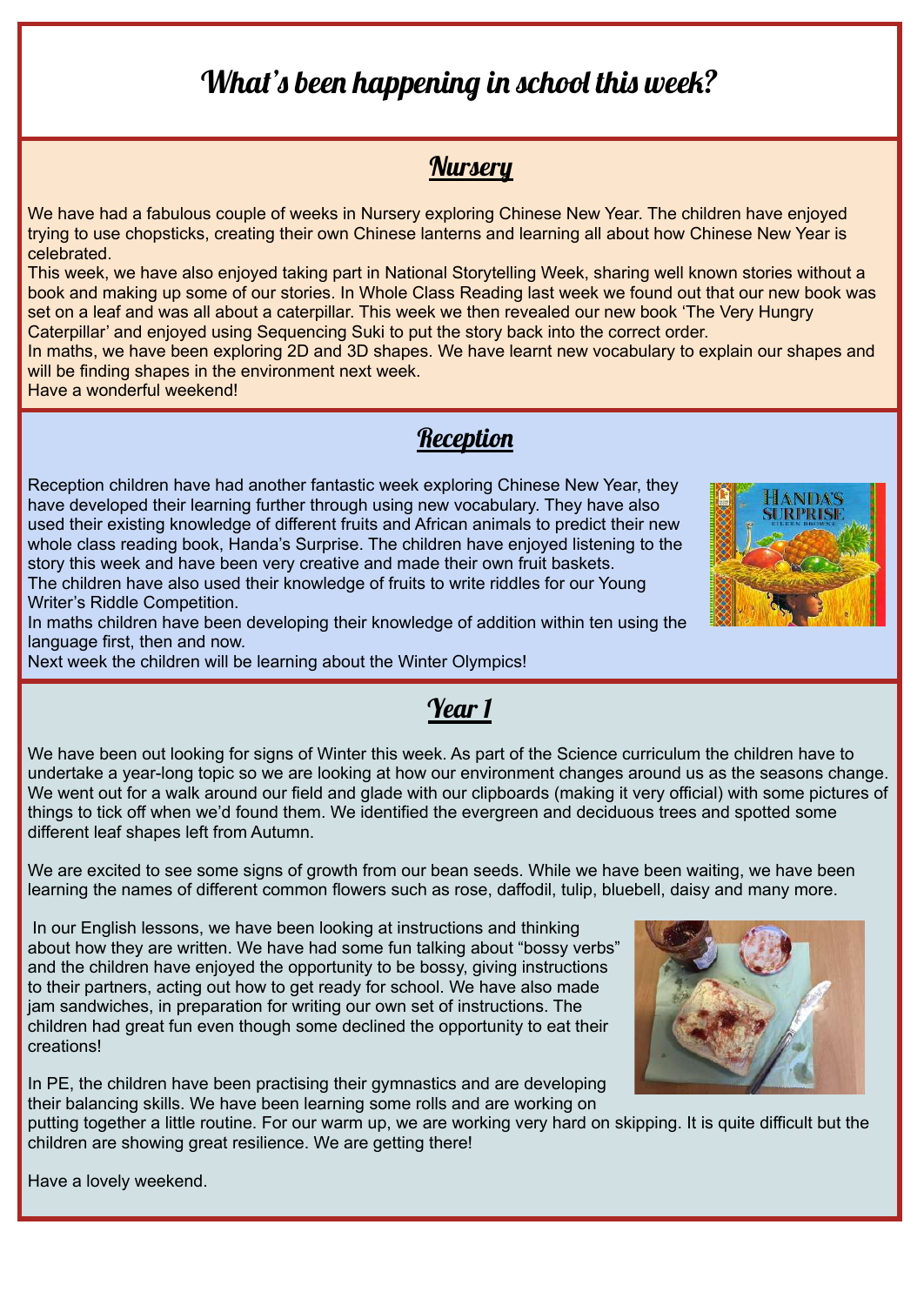## Year 2



We have had a busy but brilliant couple of weeks in Year 2! This week we concluded our aspirational theme with our 'Fantastic Finish'. The children reflected on their ASIRE sentences and thought hard about which learner skills they need to develop in order to be successful. As one theme ends, another one starts. Next week we are excited to begin our design technology and music theme. The children will be evaluating existing products, designing their own pizzas and then evaluating them. Even more excitingly we will be making these pizzas at 'Our Hive'.

In writing over the last couple of weeks, the children have written some wonderful character descriptions based on the characters; Boggis, Bunce and Bean! We enjoyed choosing

synonyms for some boring adjectives and upleveling them using a thesaurus. The Year 2 children also experimented with similes, describing the crook's different features and personality traits. The children then wowed their teachers by including these in their independent writing!

In maths, the children have been introduced to fractions, finding halves and quarters of shapes. Ask your child if they can explain to you what a numerator, denominator and a vinculum is!

Have a lovely, restful weekend and we look forward to welcoming the children back on Monday.

### Year 3

A creative week in Year Three across many of their lessons. In Science this week we have been investigating the relationship between the apparent movement of the sun and the length of shadows. As we did not have a sunny day the children used a sundial and figure and moved the torch slowly moving up and around each hour. I wonder if your child can tell you when the shortest shadow was and why? Next week, to link with it being National storytelling week this week, we will be making shadow puppets to help us tell a story.

As you may have seen on Twitter and class dojos we have been inspired by the work of the artist Darrell Wakelam. The children were resilient in creating their tinfoil sculpture; not as easy as they first thought! As it was Chinese New Year they chose an animal to create out of foil. Next week the children will be using cardboard to create animals.

This week we began our DT project which will result in the children producing a photo frame. This week they have researched function, size, shape and explored various designs.

As you know and again, may have seen on class dojo, we had a great time over at Our Hive; a big thanks to Mrs Shuker and Miss Hunt. There was a wide range of activities for the children to choose from and as always they loved spending time in the relaxing environment. We used this as a stimulus for our recount writing in preparation for our independent write following on from our trip to Symphony Hall in Birmingham next Monday.



Have a lovely weekend.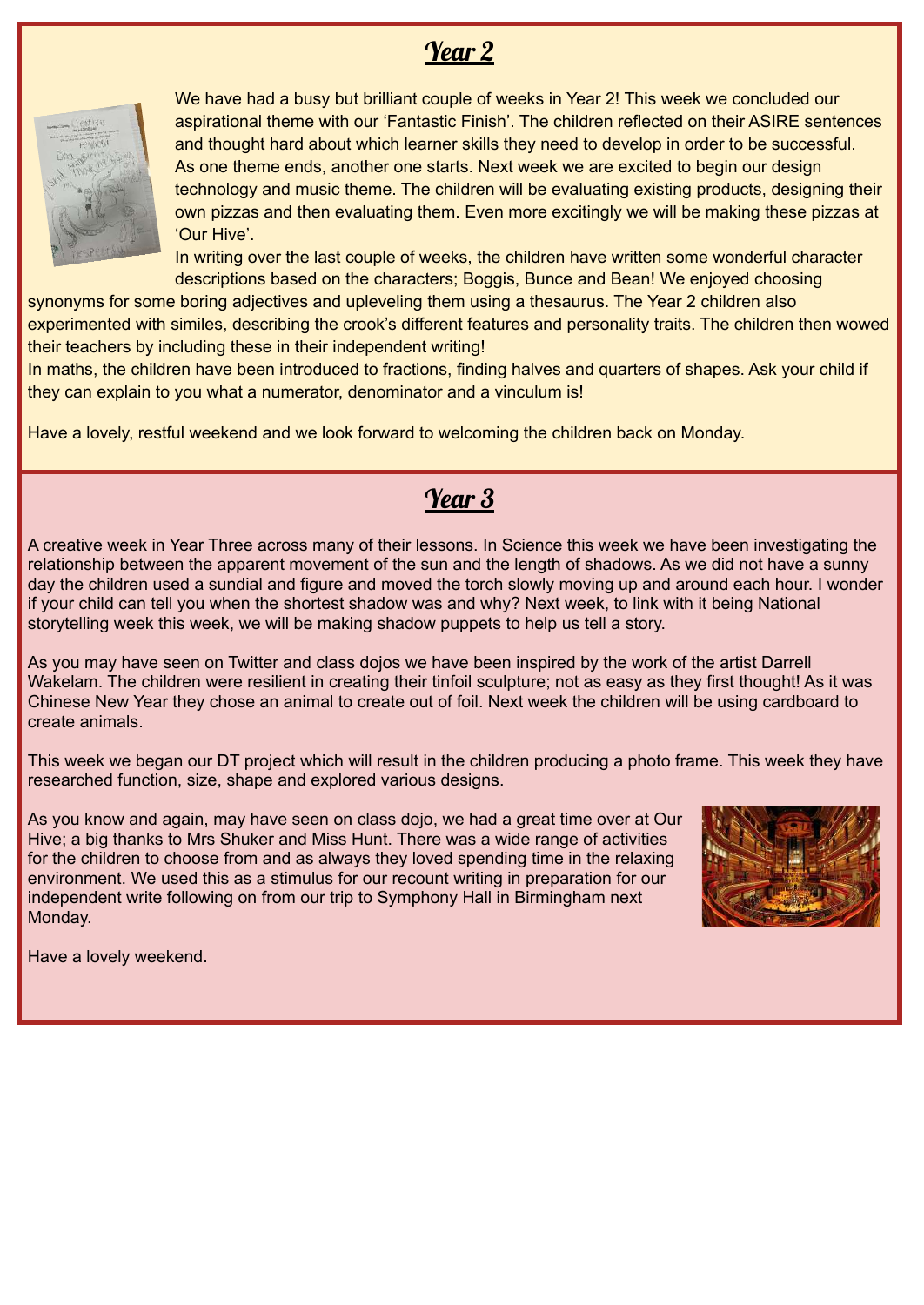### Year 4

We have had a fabulous fortnight in Year 4 over the last few weeks! The children have used the ASPIRE mountain over the last few weeks to try and become 'unstuck' in all areas of the curriculum.

Maths has seen significant work being carried out with fractions and I can honestly say that the children have a solid understanding of how to convert improper fractions to mixed numbers, how to find unit fractions of numbers using a bar model and they can also add and subtract fractions.

Writing over the last few weeks has seen the children write about their favourite sandwich and how to make it. Some children even made their sandwich at home! Maybe, you could ask your children to read out their recipe and you can make their sandwich!



Our new theme in English is Beowulf and we read the abridged book this week and acted out the different chapters after watching the cartoon version too. It is book full of blood and gore and I can guarantee that this book hooks the children. They can't wait to see what they will be doing in English over the next few weeks! Also in English, you may have noticed on Class Dojo this week that we have put on the spellings for this week. We are having a big push with spellings so the children can 'communicate clearly in their writing. Please encourage your child to use Spelling Shed to learn them.

We completed our ASPIRE work on 'Can Everyone Achieve?' which looked at people that may face adversity each day and the children use the ASPIRE mountain to be 'more 'compassionate'. Our final lesson on this was reading about and watching videos about adults who have facial disfigurements and how we should all judge everyone equally as we are all the same in so many ways. We read about August from the book 'Wonder' as a starting point.

Our new theme until half-term now is designing and making a chocolate bar for Valentine's Day. We have tasted chocolate this week and investigated which type of chocolates children like. In 4R the favourite chocolate was Cadbury Dairy Milk, in 4K it was a Cadbury's Creme Egg and in 4H it was also a Cardbury's Creme egg!.

Science has seen the children carry out lots of investigations based on sound. We have investigated pitch using elastic bands and we are investigating how sound can be muffled.

### Year 5

It has been a busy and exciting couple of weeks in Year 5. Children have worked incredibly hard and have used our ASPIRE values to support their learning.

In reading, we are really getting into the story - Alice's Adventures in Wonderland. During National Storytelling Week, it was a perfect opportunity to hold quality book talks and share our opinions about the story and Lewis Carroll's writing style. We have also shared a range of other stories too.

During English lessons this week, we have started a new writing style focus: diary writing written from a character's perspective. We will be developing skills, vocabulary and writing styles building up to creating a diary entry from the perspective of Alice, the main character from our class book.

In maths, we have started our new unit: angles. We have learned how to correctly use a protractor and also classify acute, obtuse and reflex angles. There are some practical maths tasks ahead of us next week and we can look forward to consolidating our understanding before finishing this half term.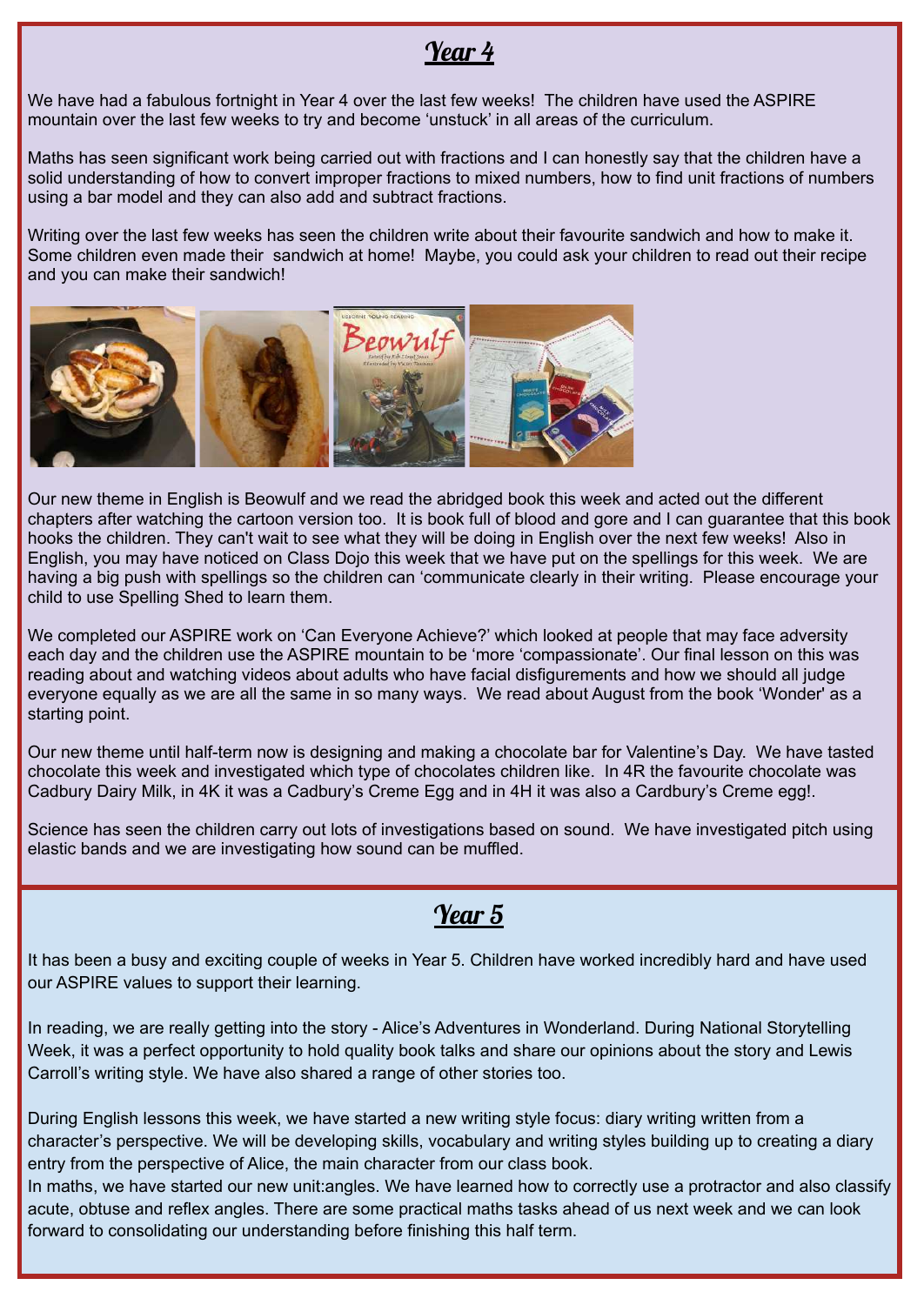During science this week, our scientific investigation focussed on friction, with the question: Which material would make the best floor surface to stop people from slipping? We had great fun using the force meters and a variety of materials during this practical lesson and recorded our findings on a table. We followed this with whole-class discussions about our findings.

And in our DT theme project, we have explored different techniques used to join card to other materials so we could apply those methods to create a marble run bridge.



If you can send in any spare cardboard toilet and kitchen roll holders, that would be great. We are so excited to produce the end product.

Have a great weekend!

Year 6

This week has been another great one in Year 6. We have been working hard in all subjects undertaking experiments in science, writing diary entries in English, practising our hockey skills in PE and studying architecture in Art.



In Science at the beginning of the week, the children were investigating microorganisms and identifying whether they were living things. The children mixed warm water with yeast and sugar, before placing a balloon on top of the bottle. The children watched as the gases produced were trapped and began to blow up the balloon. We had so much fun with this!

As part of our English topic, the children have studied diary entries this week. The children put themselves in Aya's shoes to write about her experiences either travelling in the lorry out of Syria or on the boat journey across the Mediterranean Sea. The children were so inspired by our book 'No Ballet Shoes in Syria' and were incredibly creative with their writing.

In PE, the children developed and enhanced their hockey skills, furthering their understanding of how to play the game correctly. In Art, the children investigated the features of great architecture, identifying influential architects and the techniques they use to create their designs. We have really enjoyed our week!

A couple of quick reminders - we would love for you to download ClassDojo, to ensure you are receiving any messages or notes that we send to you. Also, it is National Storytelling Week this week. Why not share a story with your child or another family member. We are really looking forward to another busy week next week.

Other News….

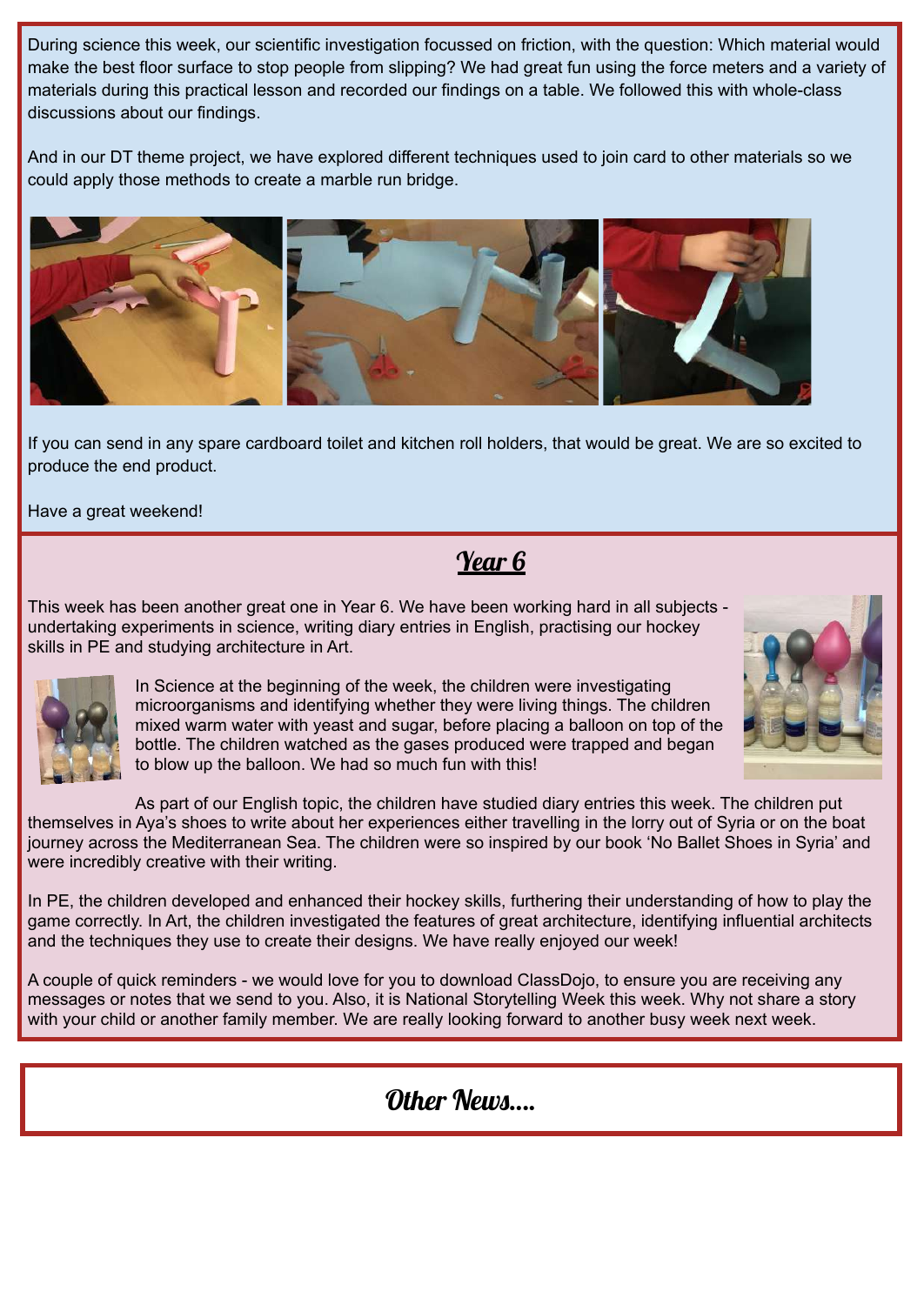### Netflix Age Ratings

You will be aware that Netflix is hugely popular across all ages but there have been concerns in relation to age ratings and the type of content that is recommended to viewers. Like many other services, Netflix uses algorithms to determine what you might like to watch based on viewing history, what you have liked etc.

Since last year, Netflix has been working with the BBFC and 100% of the content on Netflix is now age-rated to BBFC classification standards. It is the first UK streaming service to accomplish this.

Here is a quide on how to set up a child account and choose maturity ratings. [Parental](https://help.netflix.com/en/node/264) controls on Netflix

#### Colley Lane Website

If you haven't already, please take the time to look at our new website at <https://www.colley.dudley.sch.uk/> You will be able to find all the information that you need about our school including key information, news and dates and parent information.

# Pupil Achievements

This week's Hot Chocolate Friday children:

|            |              |                |      |          |                |          |         | B                                    |
|------------|--------------|----------------|------|----------|----------------|----------|---------|--------------------------------------|
| <b>RDW</b> | <b>RY</b>    | 1 <sub>N</sub> | 1MS  | 2D       | 2E             | 3H       | 3W      |                                      |
| Ethan      | <b>Ellis</b> | Ruby           | Chad | Michael  | <b>Riley M</b> | Abdul    | Dacey   |                                      |
|            |              |                |      |          |                |          |         |                                      |
| 4R         | 4K           | 4H             | 5W   | 5C       | <b>5A</b>      | 6H       | 60      | 6S                                   |
| Ed         | Umaymah      | Jacob          | Emma | Ella-Mae | Mariya         | Rebeccah | Reyhaan | Absent -<br>will attend<br>next week |



Well done to Lily in 2E who got girl of the game last week for her team Halas Hawk Angels and managed to score 2 goals as well! Fantastic work Lily!





Alyssa Hadley of 3W passed her first gymnastics badge, Badge 8 at Earls Gymnastics this week - Congratulations Alyssa!

On Saturday, Ethan Foxall 3W and Finley Cheadle 3H played at Worcester Warriors during the half time interval. There were 6800 in the crowd. Both boys played well with all their Old Halesonians U8 team. Fantastic opportunity for them. Well done

boys!



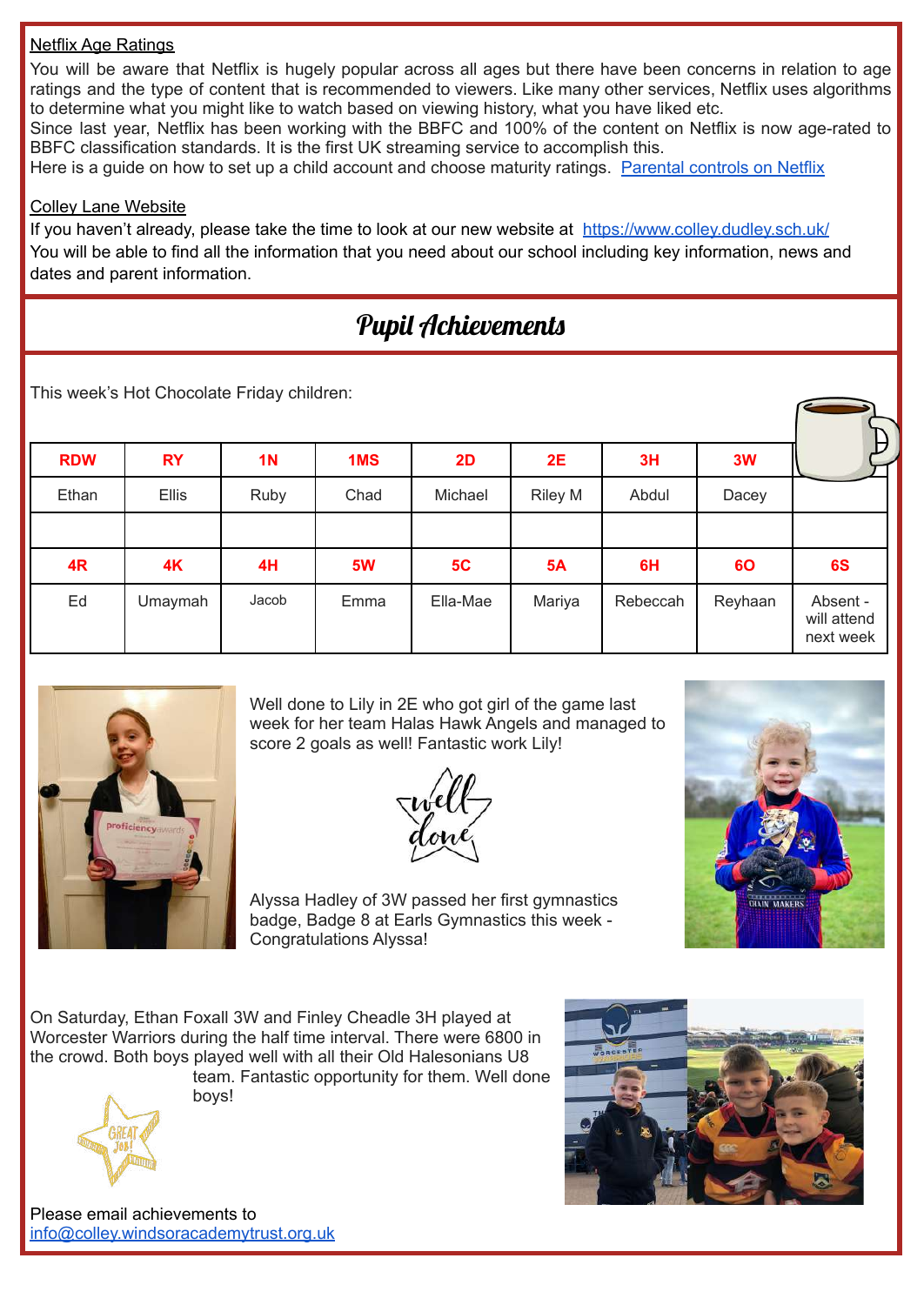**Black Country Food Bank**



The collection box for Black Country Food Bank is now in the school foyer where donations can be brought in at any time throughout the school year.

If you are able to donate any non-perishable food items please bring these along to the school office where we will collect them before donating them to help our local food bank and community.

Take a look at the amazing work they do by visiting their website at <https://www.blackcountryfoodbank.org.uk/>

### **Action for Happiness**

|                                                            | <b>MONDAY</b>                                                                    | <b>TUESDAY</b>                                                                          | WEDNESDAY                                                                          | <b>THURSDAY</b>                                                                                | <b>FRIDAY</b>                                                                          | <b>SATURDAY</b>                                                                 | <b>SUNDAY</b>                                                                       |  |
|------------------------------------------------------------|----------------------------------------------------------------------------------|-----------------------------------------------------------------------------------------|------------------------------------------------------------------------------------|------------------------------------------------------------------------------------------------|----------------------------------------------------------------------------------------|---------------------------------------------------------------------------------|-------------------------------------------------------------------------------------|--|
|                                                            |                                                                                  | Send a<br>message to let<br>someone know<br>you're thinking<br>of them                  | $\mathcal{S}^{\circ}$<br>Ask a friend<br>how they have<br>been feeling<br>recently | Do an act of<br>kindness to<br>make life easier<br>for someone                                 | Organise<br>a virtual<br>'tea break' with<br>a colleague<br>or friend                  | <b>Make time to</b><br>have a friendly<br>chat with a<br>neighbour              | <b>Get back</b><br>in touch with<br>an old friend<br>you've not seen<br>for a while |  |
| riendly February                                           | Show an<br>active interest<br>by asking<br>questions when<br>talking to others   | $\mathbf{a}$<br><b>Share what</b><br>you're feeling<br>with someone<br>you really trust | Thank<br>someone and<br>tell them how<br>they made a<br>difference<br>for you      | Look for<br>10.<br>good in others,<br>particularly<br>when you feel<br>frustrated<br>with them | 11<br>Send an<br>encouraging<br>note to someone<br>who needs<br>a boost                | 12<br>Focus on<br>being kind<br>rather than<br>being right                      | 13<br><b>Smile at</b><br>the people you<br>see and brighten<br>their day            |  |
|                                                            | Tell a loved<br>one or friend<br>why they are<br>special to you                  | Support a<br>local business<br>with a positive<br>online review or<br>friendly message  | 16<br>Check in<br>on someone<br>who may be<br>struggling and<br>offer to help      | Appreciate<br>the good<br>qualities of<br>someone in<br>your life                              | 18.<br>Respond<br>kindly to<br>everyone you<br>talk to today.<br>including<br>yourself | 19<br><b>Share</b><br>something you<br>find inspiring.<br>helpful or<br>amusing | 20<br>Make a plan to<br>connect with<br>others and do<br>something fun              |  |
| u.                                                         | 21<br><b>Really listen</b><br>to what people<br>say, without<br>judging them     | Give sincere<br>compliments<br>to people you<br>talk to today                           | Be gentle with<br>someone who<br>vou feel inclined<br>to criticise                 | 24<br><b>Tell a loved</b><br>one about the<br>strengths that<br>you see in them                | 25<br><b>Thank three</b><br>people you feel<br>grateful to and<br>tell them why        | 26 <sub>1</sub><br>Make<br>uninterrupted<br>time for your<br>loved ones         | 27<br><b>Call a friend</b><br>to catch up<br>and really listen<br>to them           |  |
|                                                            | 28<br><b>Give positive</b><br>comments to as<br>many people as<br>possible today |                                                                                         |                                                                                    |                                                                                                |                                                                                        |                                                                                 |                                                                                     |  |
| <b>ACTION FOR HAPPINESS</b><br>Happier · Kinder · Together |                                                                                  |                                                                                         |                                                                                    |                                                                                                |                                                                                        |                                                                                 |                                                                                     |  |

### Diary Dates

#### **Spring Half Term**

Monday 21st February 2022 to Friday 25<sup>th</sup> February 2022

Return to school Monday 28th February 2022

#### **Easter Holidays**

Monday 11<sup>th</sup> April 2022 to Friday 22<sup>nd</sup> April 2022

Return to school Monday 25<sup>th</sup> April 2022

#### **Summer Half Term**

Monday 30th May 2022 to Friday 3<sup>rd</sup> June 2022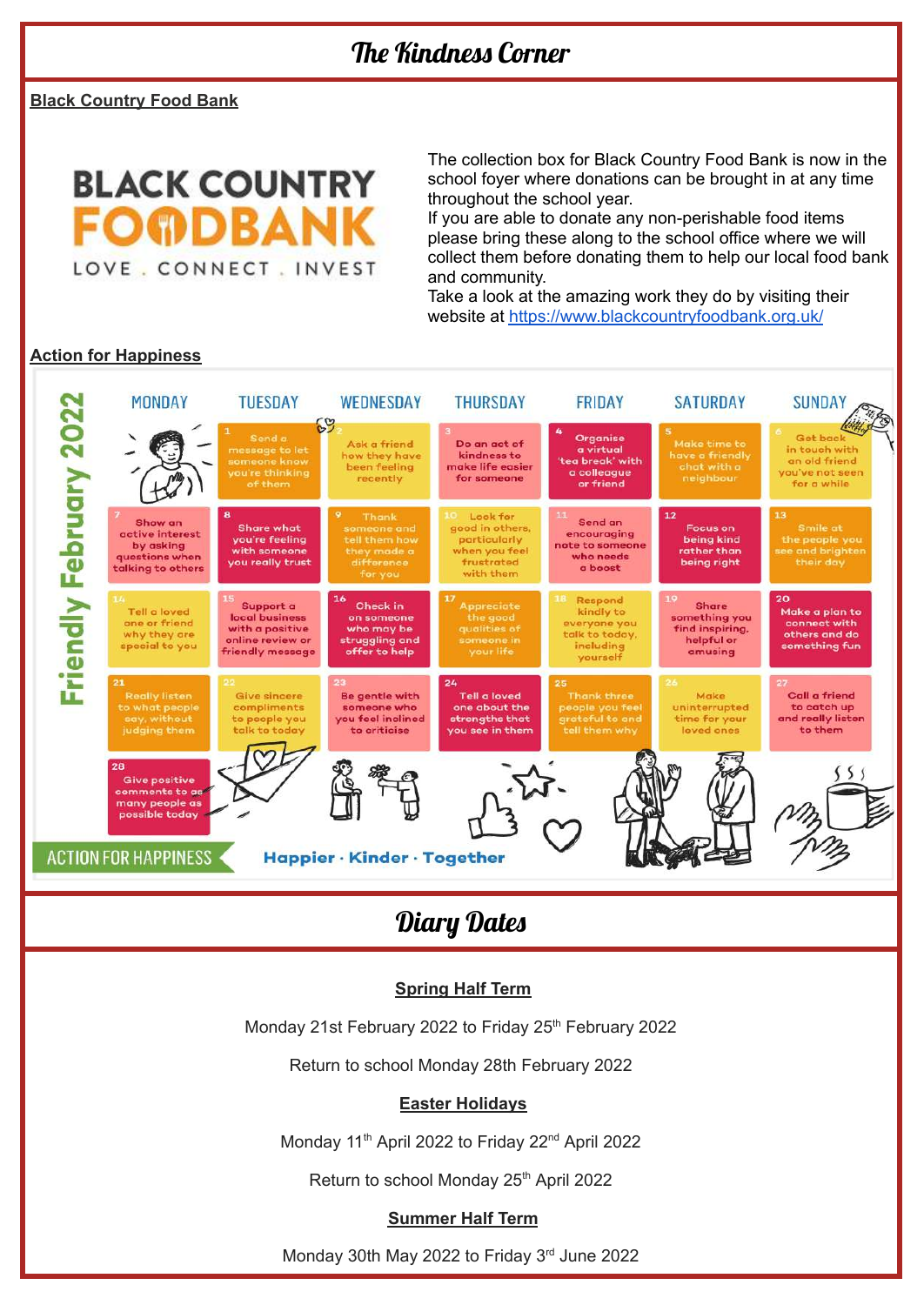Return to school on Monday 6<sup>th</sup> June 2022

### **Summer Holidays**

Monday 25<sup>th</sup> July 2022 to Friday 2<sup>nd</sup> Sept 2022

Return to school on Monday 5<sup>th</sup> September 2022

### **Bank Holidays**

New Year - Monday 3<sup>rd</sup> January 2022

May Day – Monday  $2<sup>nd</sup>$  May 2022

Inset days to be confirmed

### Sports Clubs

### Colley Lane Sports Club News

It was amazing this week to take 32 children to our first sports competition in nearly two years at Windsor High School. The children were wonderful and we even had one comment from a passenger on the bus about their good behaviour.

The football competition itself went really well with the Boys coming 1st and 3rd and the Girls 2nd and 3rd. Well done to all of the children involved, and are now looking forward to many more competitions in other sports coming soon.

The price of clubs is £1 per club to a maximum of £3 regardless of how many clubs attended per week (this doesn't include JSB clubs.)

Unless your child has PE on the same day as a club they must come in school uniform and bring their kit to change into. If they are participating in a club before school they can come in their kit and bring their uniform to change into if they don't have PE that day, this also applies to the JSB club.

| <b>Sports Clubs</b> |                                      |             |                                                                 |                |  |  |  |
|---------------------|--------------------------------------|-------------|-----------------------------------------------------------------|----------------|--|--|--|
|                     | <b>Before school (Start time)</b>    | <b>Cost</b> | After school (Finish time)                                      | Cost           |  |  |  |
| <b>Monday</b>       | $\gamma$ 4 & Y5 Cross Country (8.00) | £1.00       | Y3 & Y4 Multi Sports (4.15)<br>Y1 & Y2 Multi Skills (4.30)* JSB | £1.00<br>£3.00 |  |  |  |
|                     | <b>Y3 &amp; Y4 Tri Golf (8.10)</b>   | £1.00       | $\gamma$ 5 & $\gamma$ 6 Netball (4.15)                          | £1.00          |  |  |  |
| Tuesday             |                                      |             | <b>Y3 &amp; Y4 Dance (4.15)</b>                                 | £1.00          |  |  |  |
|                     |                                      |             | <b>Y5 &amp; Y6 Football (4.30)* JSB</b>                         | £3.00          |  |  |  |



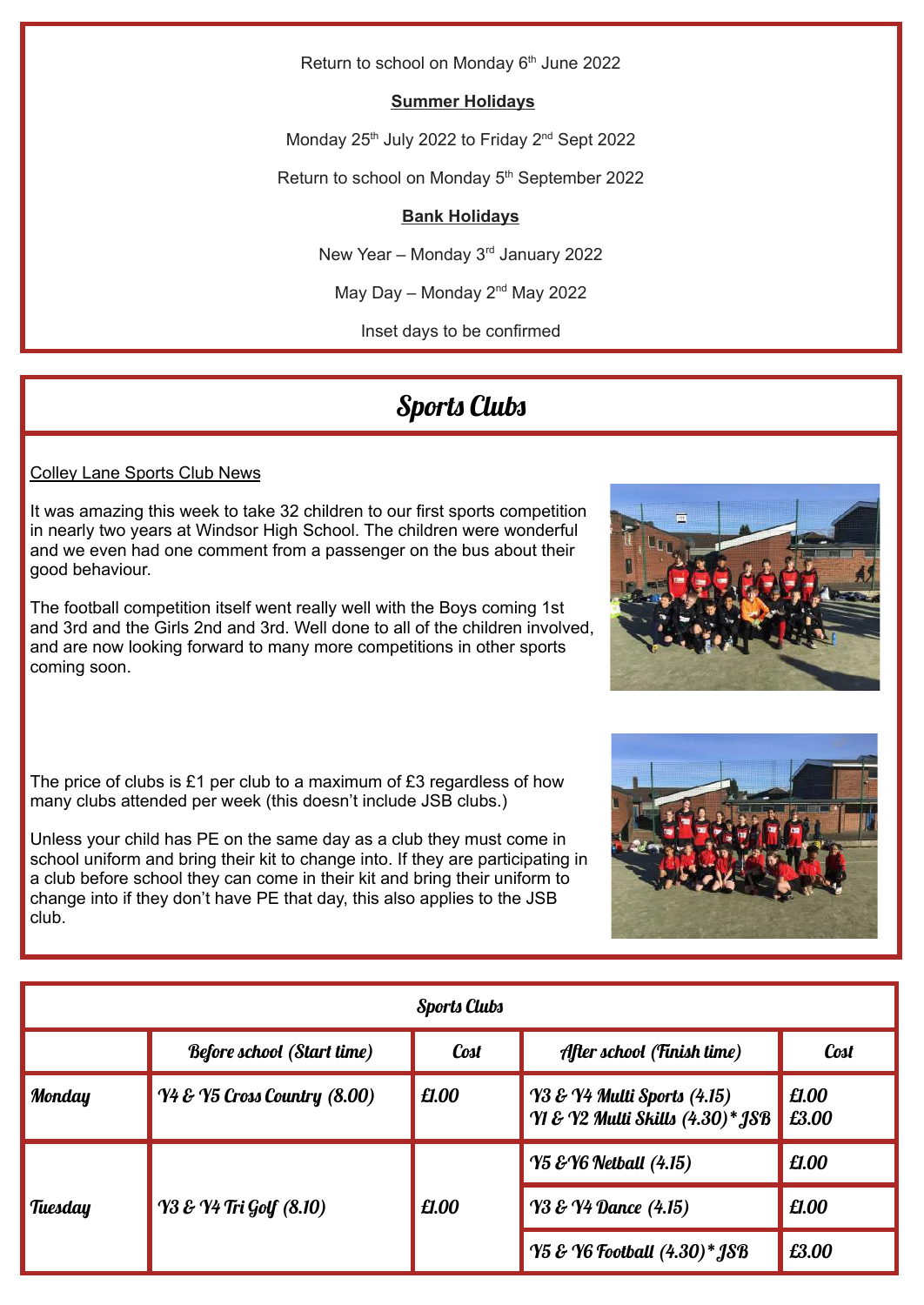|                 | Y5 & Y6 Football (8.00)* JSB             | £2.00 |                                                                        |                |
|-----------------|------------------------------------------|-------|------------------------------------------------------------------------|----------------|
| Wednesday       | <b>Y3 &amp; Y4 Football (8.00)* JSB</b>  | £2.00 | <b>Y5 &amp; Y6 Basketball (4.15)</b><br>Y3 & Y4 Dodgeball (4.30) * JSB | £1.00<br>£3.00 |
|                 |                                          | £1.00 | <b>Y5 &amp; Y6 Hockey</b> (4.15)                                       | £1.00          |
|                 | Y5 & Y6 Sportshall Athletics (8.10)      |       | $\gamma_3 \& \gamma_4$ Choir (4.15)                                    | £1.00          |
| <b>Thursday</b> |                                          |       | <b>Y1 &amp; Y2 Football (4.30)* JSB</b>                                | £3.00          |
|                 |                                          |       | <b>Y3 &amp; Y4 Football (4.30) * JSB</b>                               | £3.00          |
|                 | <b>YI &amp; Y2 Football (8.00) * JSB</b> | £2.00 | $\gamma$ 5 & $\gamma$ 6 Girls Football (4.30)                          | £1.00          |
| <b>Friday</b>   |                                          |       | <b>Y5 &amp; 6 Squad Football - Invite</b><br>Only (4.30)               | £1.00          |
|                 |                                          |       | <b>Y5 &amp; Y6 Dodgeball (4.30) * JSB</b>                              | £3.00          |

# Free School Meals

If your child is in Reception, years one or two, you will automatically be entitled for free meals under the new 'Universal Infant Free School Meals' criteria.

However if you do meet the criteria listed below then you will need to submit an online claim in order for your child's school to receive Pupil Premium funding.

Your child may be able to get free school meals if you get any of the following:

- Income Support
- Income-based Jobseekers Allowance
- Income-related Employment and Support Allowance
- Support under Part VI of the Immigration and Asylum Act 1999
- The guaranteed element of State Pension Credit
- Child Tax Credit (provided you're not also entitled to Working Tax Credit and have an annual gross income of no more than £16,190)
- Working Tax Credit Run-on paid for 4 weeks after you stop qualifying for Working Tax Credit
- Universal Credit (you must have less than £616.67 a month net earned income (after tax and not including any benefits)

Children who receive a qualifying benefit in their own right are also allowed to receive free school meals. Children under the compulsory school age who are in full time education may also be entitled to receive free school meals.

### Infant free school meals in England

Your child will be able to get free school meals if they're in a government-funded school and in: reception class, year 1 and year 2 Tell your local authority if you also get any of the qualifying benefits. Your child's school can get extra funding if you do. If you wish to apply for Free [School](https://www.dudley.gov.uk/resident/your-council/council-tax-and-benefits/benefits/free-school-meals) Meals click here Free School Meals or collect a form from the office.